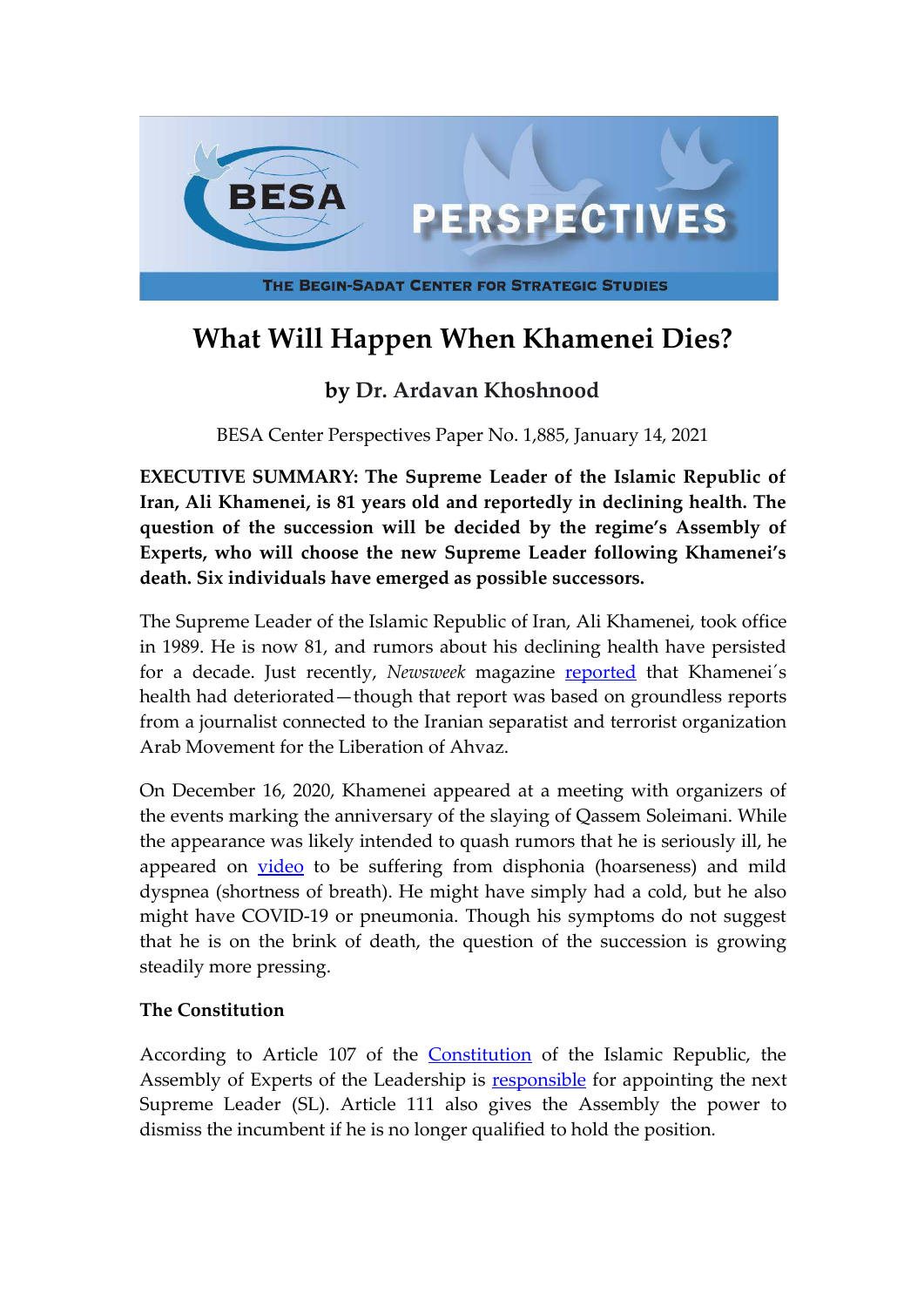The Assembly consists of 88 clerics who are elected by the people for an eight-year tenure, though all candidates must be **[pre-approved](https://www.shora-gc.ir/)** by the Guardian Council (GC). The last Assembly election was held in 2016. The current head of both the Assembly and the Guardian Council (GC) is Ahmad Jannati.

The GC has the vital role of supervising all elections in Iran, among them elections for the Assembly. Part of its role is to approve or disqualify candidates for these elections. The GC is made up of 12 members of whom six are clerics directly appointed by the SL. The other six are appointed by the parliament from a list of jurists nominated by the Chief Justice, who is himself appointed by the SL.

When Khamenei dies, the Assembly will come together to choose his successor. In the interim, the duties of the SL will be carried out by a council consisting of the president, the Chief Justice, and a member of the GC who is to be elected by the **[Expediency Discernment Council of the State](http://www.maslahat.ir/)** (DC). All members of the  $DC$  are selected by the SL, for whom the DC serves as an advisory organ.





While the Assembly is the most important organ with regard to the appointment of a new SL, the power and influence of the GC and the DC are also considerable.

The bodies surrounding Khamenei will also influence the selection. Those bodies include the Office of the Supreme Leader, which employs thousands and has its own intelligence, counterintelligence, and protection organizations. The power of the Office cannot be ignored.

The Office has a complex bureaucracy with hundreds of commissions, organizations, and advisors. Many of its key figures have been [sanctioned](https://home.treasury.gov/news/press-releases/sm824) by the US Department of the Treasury. In 2019, the Treasury sanctioned Khamenei´s son, Mojtaba, who plays an essential role at the Office. Others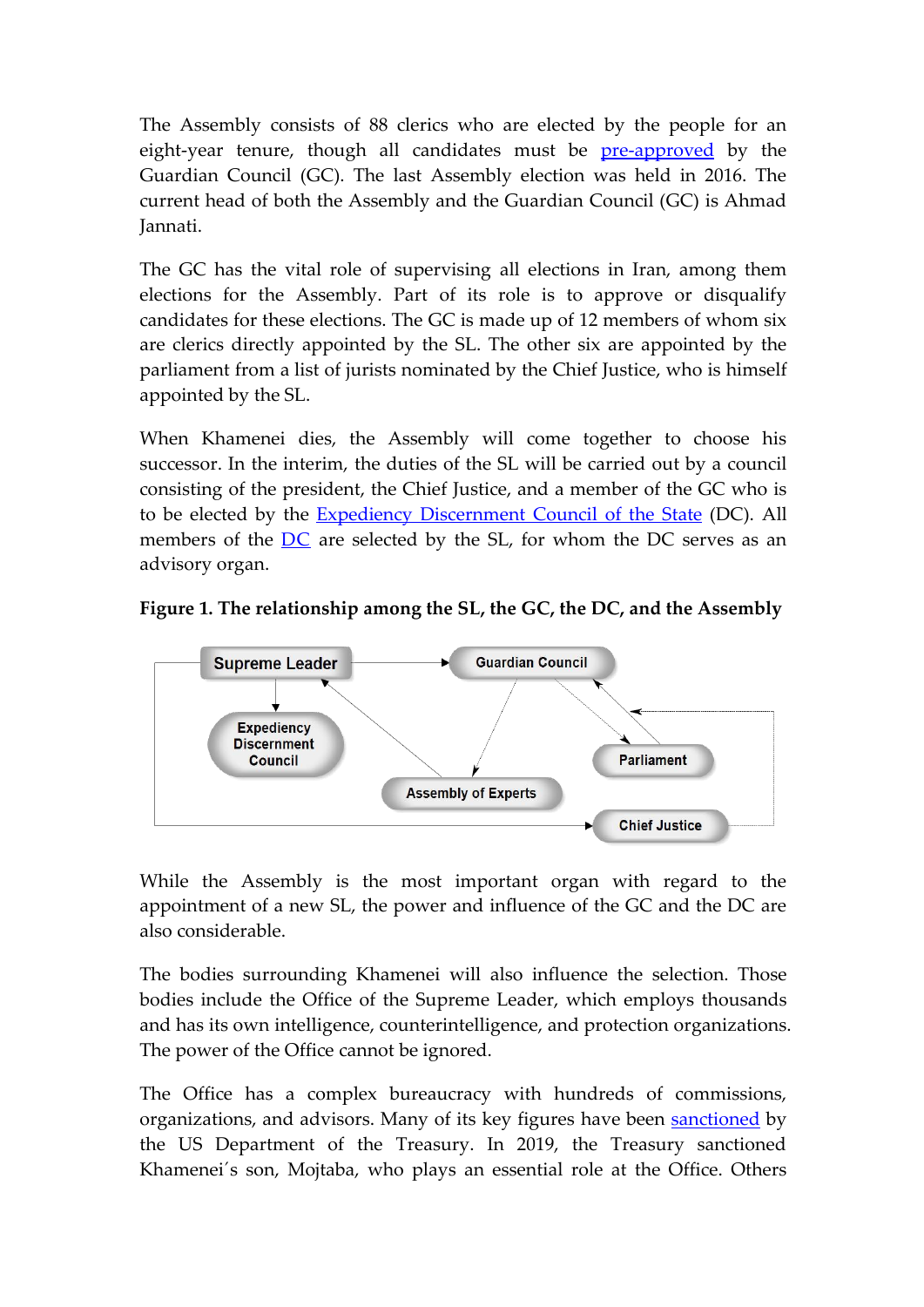sanctioned included Gholamhossein Mohammadi Golpayegani, the head of the Office; Vahid Haghanian, executive deputy of the Office; Ali Akbar Velayati, Khamenei´s advisor on foreign policy; and Gholam-Ali Haddad Adel, also an advisor to Khamenei (and Mojtaba Khamenei´s father-in-law).

The political landscape at the time of Khamenei´s death will also be relevant to the choice of successor. Currently, the Iranian political landscape is divided between the Islamist Right (IR) and the Islamist Left (IL). Both the IR and the IL are loyal to the Islamic Republic. The IL, however, is more pragmatic about domestic issues and is willing to discuss limited individual freedoms. As for foreign policy, there are no significant differences between the two factions. This was seen in a recent *[interview](https://www.memri.org/reports/iranian-foreign-minister-zarif-response-memri-tv-clip-his-statements-calling-jews-kikes)* with Iranian FM Muhammad Javad Zarif, who belongs to the IL faction. In the interview, he called the Jews "kikes" and expressed his wish that the US vanish from the face of the earth.

In discussing the appointment of a new SL, Dr. Saeid Golkar [noted](https://onlinelibrary.wiley.com/doi/abs/10.1111/mepo.12401) that the "political and institutional alignment of the core members of the Assembly [of Experts] and their relationships with the political blocs are important." With that said, the most influential and powerful organ of the Islamic Republic—the one that will probably have the most to say about the succession after Khamenei´s death—is the Islamic Revolutionary Guard Corps (IRGC).

## **Who are the candidates?**

As long ago as 2015, then president of Iran Akbar Rafsanjani was already [saying](https://www.reuters.com/article/us-iran-election-leader-idUSKBN0TW0OV20151213) the Assembly of Experts was "examining potential candidates" for the SL's successor. The names were not made public, but certain figures from within the political landscape and the anatomy of the regime continue to recur in the Iranian media as possibilities.

One individual frequently mentioned is Khamenei's son, Mojtaba (52). While he has been relatively anonymous in Iranian politics, he plays a leading role at the Office and has a close relationship with all the influential members of the Islamic Republic.

Another possibility is 60-year-old Chief Justice Ebrahim Raisi. Raisi was the main opponent of incumbent president Hassan Rouhani in the 2017 election. After his loss, he was appointed by Khamenei to the position of Chief Justice to combat widespread corruption and gain the leadership some popularity. His loss in the presidential race might be sufficient to exclude him from the list of candidates for SL as it indicates relatively low popular support.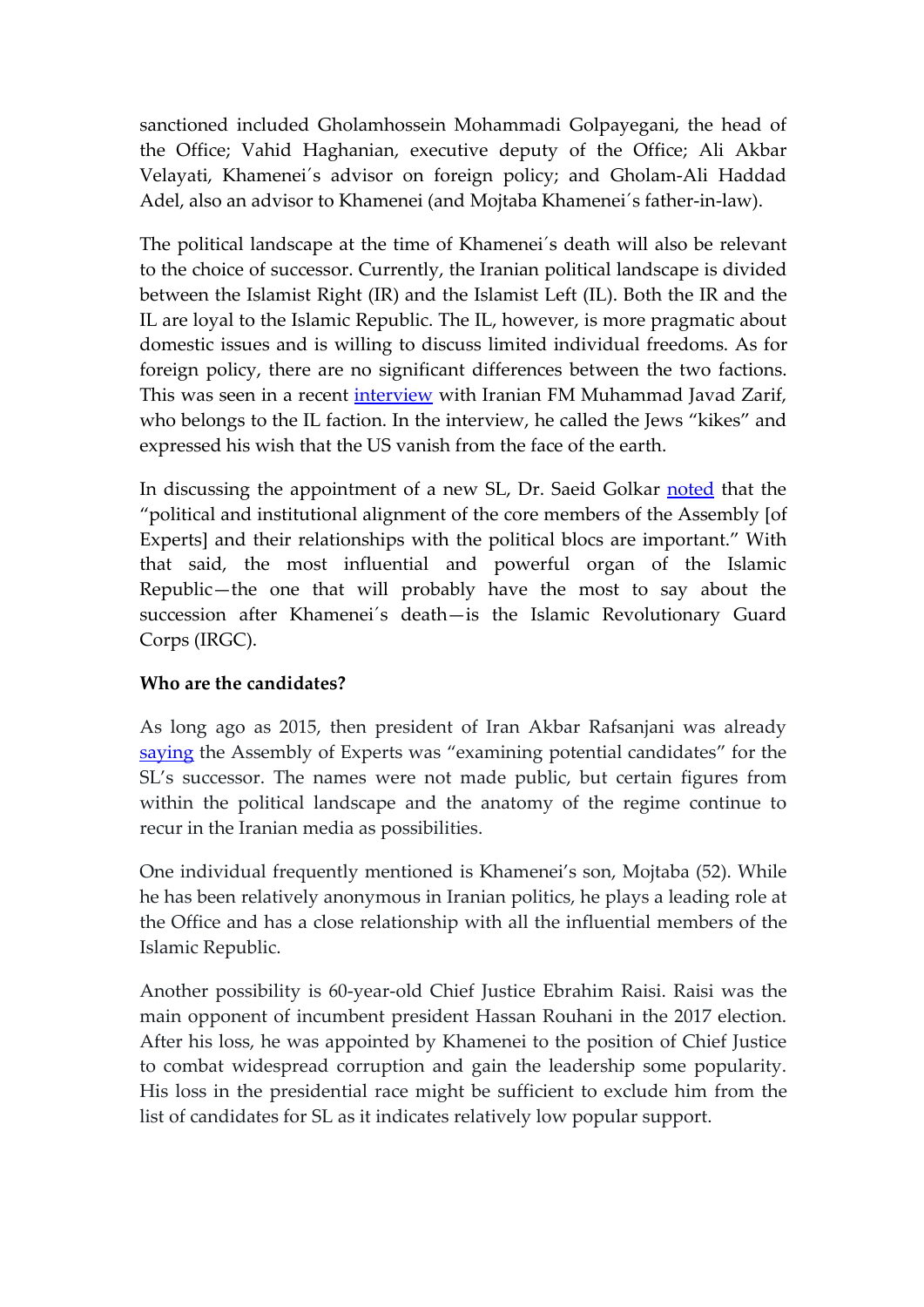Sadegh Larijani, 59, the former Chief Justice and current head of the DC, is also mentioned. While he enjoys broad support among the IR and some support among the IL, he has little popular support. This is due to his [oppression](https://www.reuters.com/article/us-iran-eu-sanctions-idUSBRE82N0EH20120324) of the Iranian people and his involvement in at least one [corruption](https://en.radiofarda.com/a/major-corruption-case-in-iran-plays-out-in-europe-as-8-suspects-hide-abroad/30661664.html) case.

Another possible, if highly unlikely, candidate is Hassan Khomeini, the 48-year-old grandson of Ayatollah Ruhollah Khomeini. Because of his relationship with Khomeini, he is both hated and loved among the people, but he is not popular among the regime elite. This was made clear in 2016, when he announced his candidacy for the Assembly of Experts but was [disqualified](https://fararu.com/fa/news/260126/%D8%B5%D9%84%D8%A7%D8%AD%DB%8C%D8%AA-%D8%B3%DB%8C%D8%AF-%D8%AD%D8%B3%D9%86-%D8%AE%D9%85%DB%8C%D9%86%DB%8C-%D8%A7%D8%AD%D8%B1%D8%A7%D8%B2-%D9%86%D8%B4%D8%AF) by the GC.

Another figure to watch is Ayatollah Ahmad Khatami, 60, who is a member of the Assembly of Experts and was appointed by Khamenei to the position of Tehran's temporary Imam of Friday Prayer. In 2011, when discussing the question of respect for the wearing of the hijab in Iran, he [said](https://fararu.com/fa/news/74980/%D8%A7%D8%AD%D9%85%D8%AF-%D8%AE%D8%A7%D8%AA%D9%85%DB%8C-%D8%A8%D8%B1%D8%A7%DB%8C-%D8%AD%D9%84-%D9%85%D8%B3%D8%A6%D9%84%D9%87-%D8%AD%D8%AC%D8%A7%D8%A8-%D8%A8%D8%A7%DB%8C%D8%AF-%D8%AE%D9%88%D9%86-%D8%B1%DB%8C%D8%AE%D8%AA%D9%258) "blood must be shed" in order to "solve the problem." Khatami is a hardliner's hardliner and much feared by the people, but he is a favorite of the elite.

The cleric Alireza Arafi, 60, is the last person to receive mention as Khamenei's possible successor. Arafi is currently Imam of Friday Prayer in the holy city of Qom. He is also a member of the GC. Arafi, like Mojtaba Khamenei, is largely anonymous, so much so that most Iranians have never heard of him. He did, however, get some attention in June 2016, when he [said](https://www.mehrnews.com/news/3718141/%D9%87%D8%B4%D8%AF%D8%A7%D8%B1-%D9%85%D8%AF%DB%8C%D8%B1-%D8%AD%D9%88%D8%B2%D9%87-%D9%87%D8%A7%DB%8C-%D8%B9%D9%84%D9%85%DB%8C%D9%87-%D8%A8%D9%87-%D9%81%D8%B9%D8%A7%D9%84%DB%8C%D8%AA-%DA%A9%D9%84%DB%8C%D8%B3%D8%A7%D9%87%25) that atheism, idolatry, and Christianity are the largest rivals to the Islamic regime. His anonymity is his strength.

#### **Figure 2. The six likely candidates to succeed Khamenei**

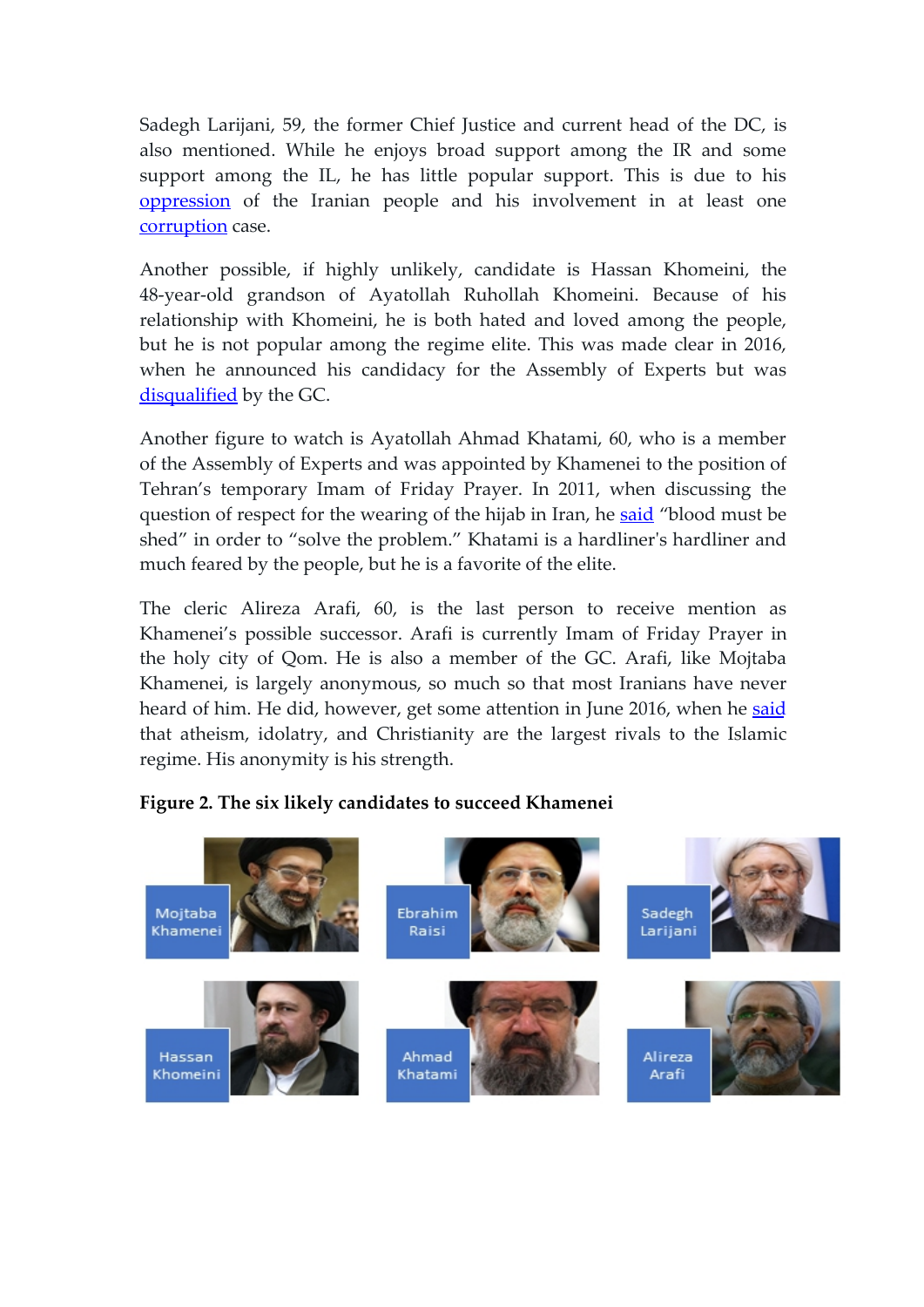#### **What will happen when Khamenei dies?**

When the current Supreme Leader dies, it is likely that news of his demise will not be made public for days, possibly up to a week. In the 1980s, when the Ayatollah Khomeini´s death was near, the regime deliberately spread false rumors that he had died and then brought him out in public as a means of confusing the opposition, which the regime feared was going to attempt a coup d'état.

The current regime does not fear either a foreign or a domestic attempt at regime change after Khamenei´s demise because it knows that no such actors, either within or without the country, have either the resources or the leadership to conduct such a project. What the regime does fear is public unrest following Khamenei´s death.

When the death is announced, tens of thousands of Khamenei´s supporters will immediately rush into the streets in a display of public mourning. It is also possible that protests, demonstrations, or even riots might occur, whether by opponents of the regime or by regime supporters who oppose the notion of having a SL. The regime is therefore highly likely to keep news of the death of Khamenei quiet until it has had time to prepare for unrest.

When Khamenei dies, the Assembly of Experts will convene. At the same time, the IRGC, [which has all the resources](http://www.cejiss.org/issue-detail/knoshnood2020) it needs, will send its militias to patrol the large cities of Iran (Tehran above all) as the start of a major campaign to influence the appointment of the new SL.

During this period, a number of things can happen, including the following scenarios:

1: **Status quo.** *Highly likely.* The Assembly of Experts announces the new SL after a brief delay. The selection would probably be either Mojtaba Khamenei or Alireza Arafi. Choosing another person would risk a power war in which the regime has no interest.

2: **Absolute SL.** *Unlikely.* The new SL, appointed by the Assembly, completely crushes factionalism (the IR and the IL) and concentrates all power into one entity, the SL himself. The likelihood that this takes place depends largely on how the IL responds after Khamenei´s death, how much power it has at that time, and what its goal is. Figures who might set such a scenario in motion are Mojtaba Khamenei, Ebrahim Raisi, or Ahmad Khatami.

3: **Figurehead SL.** *Highly unlikely.* A new SL is appointed who holds only ceremonial responsibilities as leader of the Islamic community. This will probably not occur, as if it did, a major power war would break out. Also, the